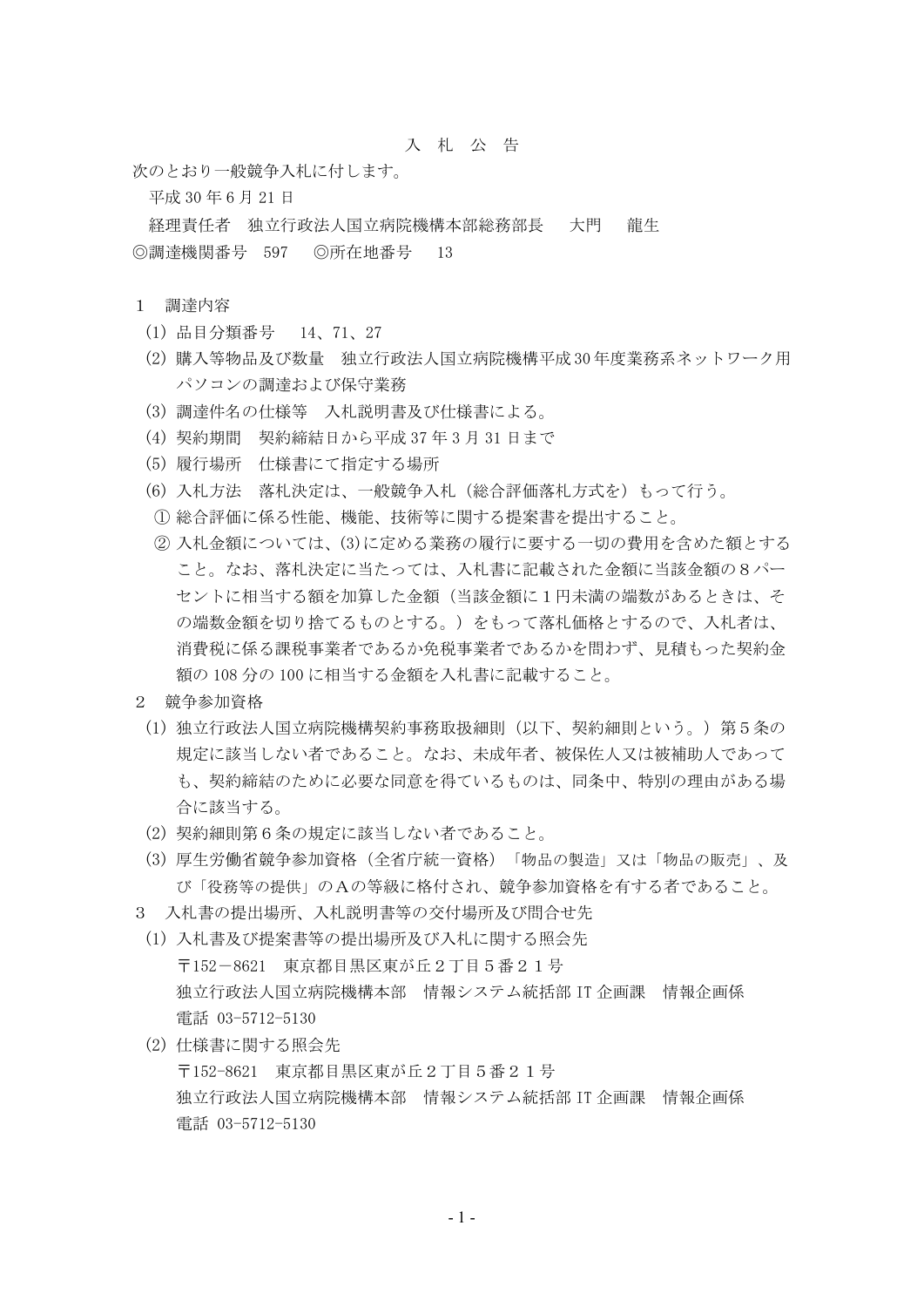- (3) 入札説明書の交付方法
	- ① 交付期間 平成 30 年 6 月 21 日から平成 30 年 8 月 10 日まで。
	- ② 交付時間 平日 9:30 から 17:00 まで。
	- ③ 交付場所 上記(2)に同じ。
- (4) 入札説明会の日時及び場所 平成 30 年 6 月 28 日 14 時 00 分 本部 2 階大会議室
- (5) 入札書の受領期限 平成 30 年 8 月 13 日 15 時 00 分
- (6) 開札の日時及び場所 平成 30 年 8 月 23 日 11 時 00 分 本部 3 階会議室 31
- 4 その他
	- (1) 契約手続において使用する言語及び通貨 日本語及び日本国通貨
	- (2) 入札保証金及び契約保証金 免除
	- (3) 入札者に要求される事項 この一般競争に参加を希望する者は、封印した入札書に 本公告に示した物品を納入できることを証明する書類を添付して入札書の受領期限 までに提出しなければならない。入札者は、開札日の前日までの間において、経理 責任者から当該書類に関し説明を求められた場合は、それに応じなければならない。
	- (4) 入札の無効 本公告に示した競争参加資格のない者の提出した入札書、入札者に求 められる義務を履行しなかった者の提出した入札書は無効とする。
	- (5) 契約書作成の要否 要
	- (6) 落札者の決定方法 本公告に示した物品を納入できると経理責任者が判断した資料 を添付して入札書を提出した入札者であって、契約細則第 21 条の規定に基づいて作 成された予定価格の制限の範囲内で最低価格をもって有効な入札を行った入札者を 落札者とする。
	- (7) 詳細は入札説明書による。
- 5 Summary
	- (1) Official in charge of disbursement of the procuring entity: Tatsuo Daimon, Director, Department of General Affairs, National Hospital Organization Headquarters
	- (2) Classification of the services to be procured : 14, 71, 27
	- (3) Nature and quantity of the services to be required : Procurement and maintenance work of personal computer in the National Hospital Organization Business System HOSPnet 1 set
	- (4) Fulfillment period : From Contract date to March 31, 2025
	- (5) Fulfillment place : The place specified by the official in charge of disbursement of the procuring entity
	- (6) Qualification for participating in the tendering procedures : Suppliers eligible for participating in the proposed tender are those who shall :
	- ① not come under Article 5 of the Regulation concerning Contract for National Hospital Organization(NHO). Furthermore, minors, Person under Conservatorship or Person under Assistance that obtained the consent necessary for concluding a contract may be applicable under cases of special